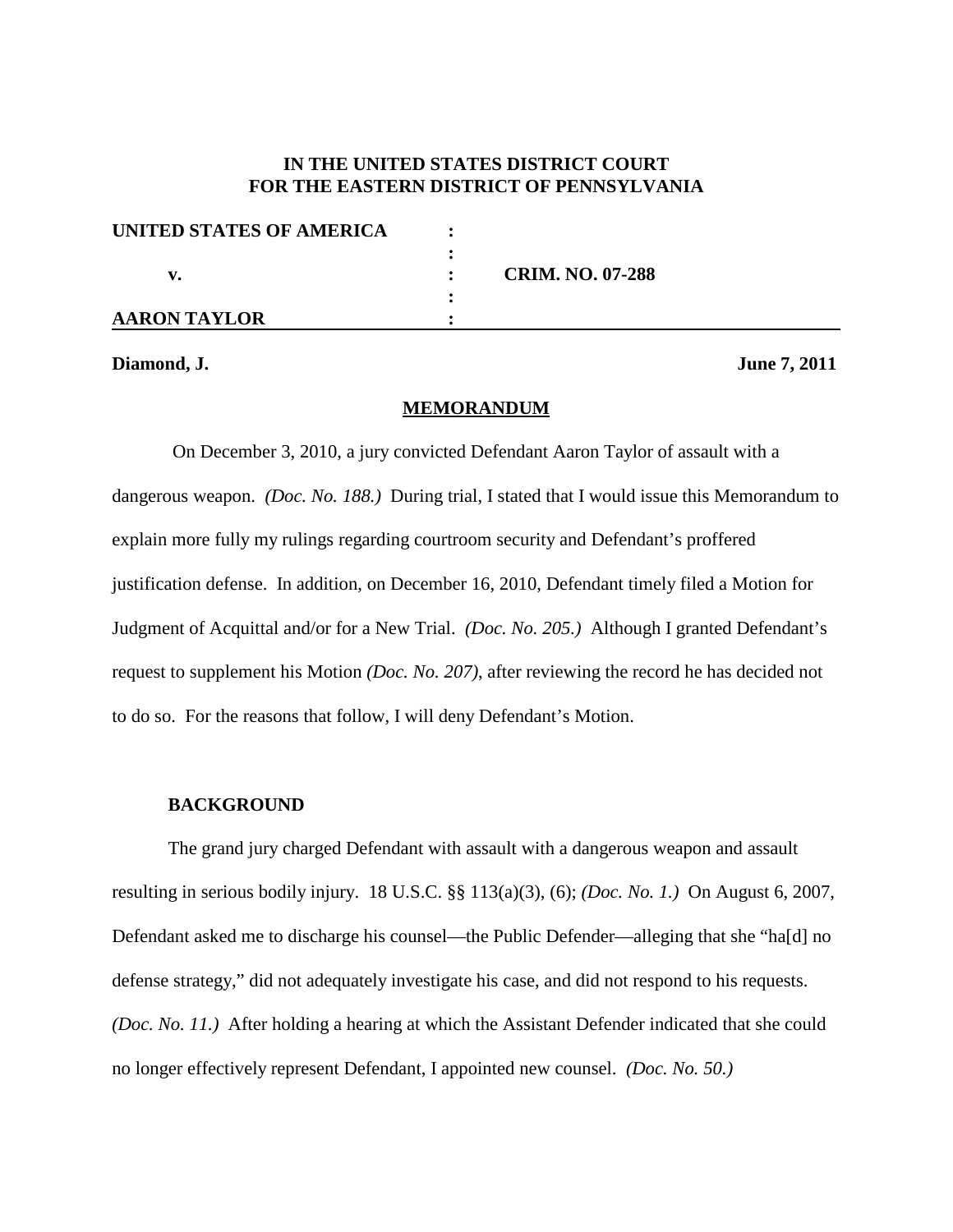Shortly before trial, I granted the Government's Motion to Dismiss Count 2 (assault resulting in serious bodily injury). *(Doc. No. 178.)* Defendant's trial began on November 30, 2010 and concluded on December 3, 2010 with the jury convicting Defendant on the remaining charge—assault with a dangerous weapon. *(Doc. No. 189; Trial Tr. 39:6-10, Dec. 3, 2010.)*

The trial evidence showed that in the Fall of 2006, Defendant—having been convicted in this Court of drug and weapons charges—was incarcerated at the Philadelphia Federal Detention Center. *(Trial Tr. 13:17-14:9, Dec. 2, 2010.)* Because of Defendant's prior prison assaults and disciplinary violations, he was assigned to the Special Housing Unit, a ward separated from the rest of the prison population. According to Defendant, in early October, 2006, a guard mistakenly gave him an extra razor blade for shaving. Defendant fashioned a makeshift knife or "shank" with the extra blade, and took the weapon with him to recreation on October 12, 2006. *(Trial Tr. 49:3-21, 83, Dec. 2, 2010; see also Trial Tr. 75:20-24, Dec. 1, 2010.)*

SHU inmates are permitted a daily hour of recreation five days a week*. (Trial Tr. 63:5-6, Dec. 1, 2010.)* Before each session, the assigned officer asks each inmate if he wishes to take or decline recreation. *(Id. at 64:20-65:8.)* Two guards then transport each handcuffed inmate wishing to take recreation to one of five enclosed yards. *(Id. at 66:16, 77:18-78:10, 82:4-6, 116:17-20.)* As an inmate enters the yard, he backs up to a door slot or "wicket," and places his cuffed hands into the slot so that the guards on the other side of the locked door can uncuff him. *(Id. at 24:18-20; 62:21-25.)* At the end of the hour, the guards summon each inmate, who again backs up to the wicket so that the guards can again cuff his hands behind his back. *(Id. at 63:8- 19.)* Once all the inmates are handcuffed, the guards unlock the yard door and escort the inmates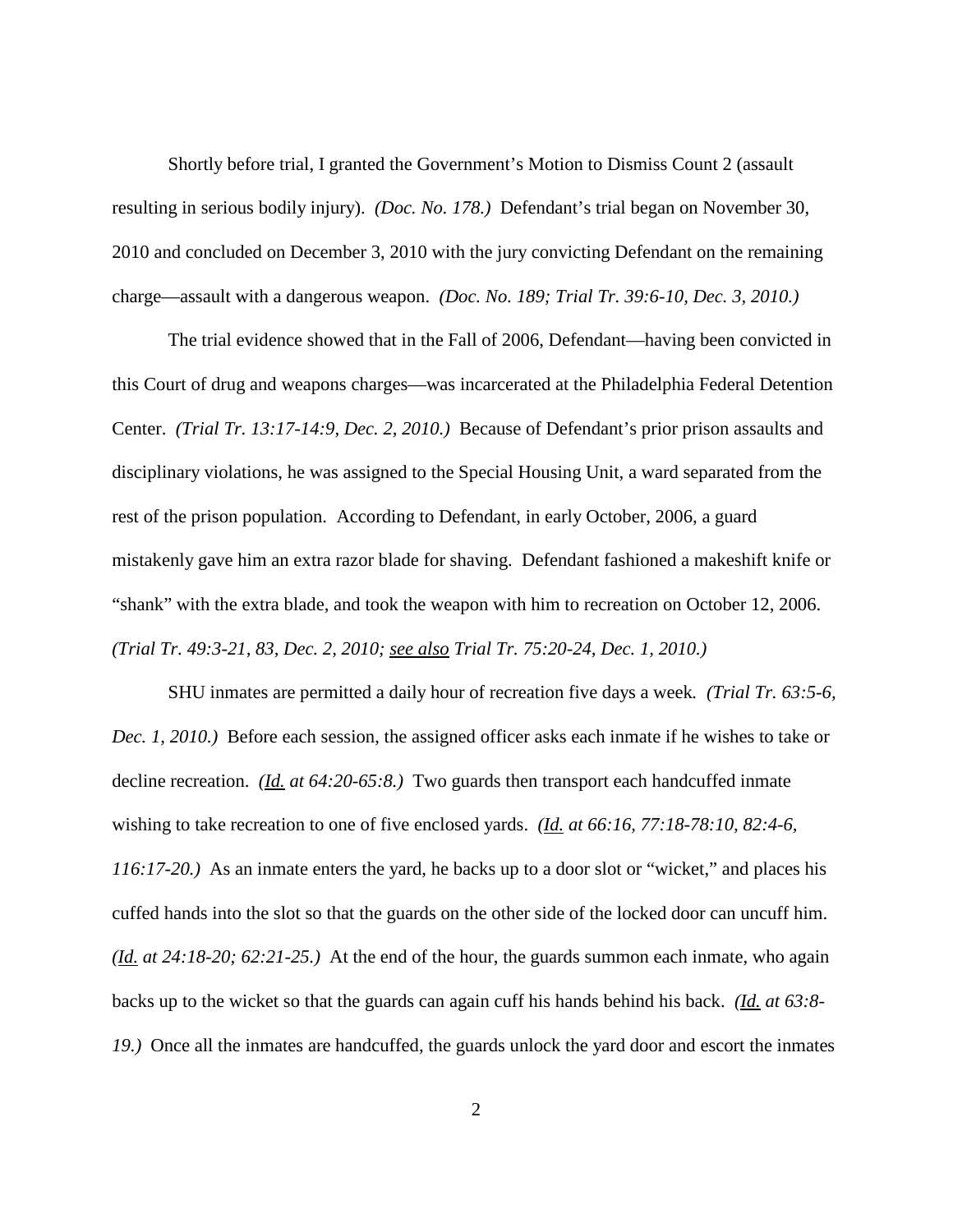back to their cells. *(Id.)* If an inmate changes his mind and declines recreation once he arrives at the yard or anytime after he enters it, the guards will return him to his cell. *(Id. at 93:3-94:7.)*

On October 12, 2006, Defendant elected to take recreation. The recreation session was recorded by prison security cameras. *(Trial Tr. 21:11-22:21, Dec. 1, 2010.)* Defendant, Peter Bistrian, and several other prisoners were placed together in a fifteen-by-fifteen foot yard. *(Trial Tr. 55:13-21, Dec. 2, 2010.)* The guards removed Defendant's handcuffs before they removed Bistrian's. *(Id. at 55:16-17.)* Both Bistrian and Defendant spent virtually the entire recreation hour pacing; Bistrian also talked with other inmates. *(Id. at 56-60.)*

At the hour's end, Bistrian backed up to the locked yard door, putting his hands behind him and through the slot to be cuffed. *(Trial Tr. 62:10-11, Dec. 2, 2010.)* Defendant followed Bistrian to the door. *(Id. at 86:12-16.)* As soon as Bistrian was handcuffed, Defendant attacked him with the shank, slashing Bistrian's face, arms, and legs, causing him to bleed profusely*. (Trial Tr. 68:13-23, 111:19-21, Dec. 1, 2010; 64:1-4, 86:1-22, Dec. 2, 2010.)* Defendant ignored the guards' repeated commands to stop, and for two and a half minutes continued to slash Bistrian even as the guards doused Defendant with three cans of pepper spray. *(Trial Tr. 68:25-69:2, 131:15-16, Dec. 1, 2010.)*

With his hands cuffed behind him, Bistrian fell to the ground on his back and tried to fend off Defendant by kicking at the shank as Defendant slashed him. *(Trial Tr. 73:20-23, 111:19-21, Dec. 1, 2010.)* Finally, the guards tossed a "flash bang" grenade through the yard bars. *(Id. at 132.)* The grenade produced a very loud explosion and a bright flash that momentarily stunned Defendant. *(Id. at 74-75, 132-33.)* This allowed the guards to enter the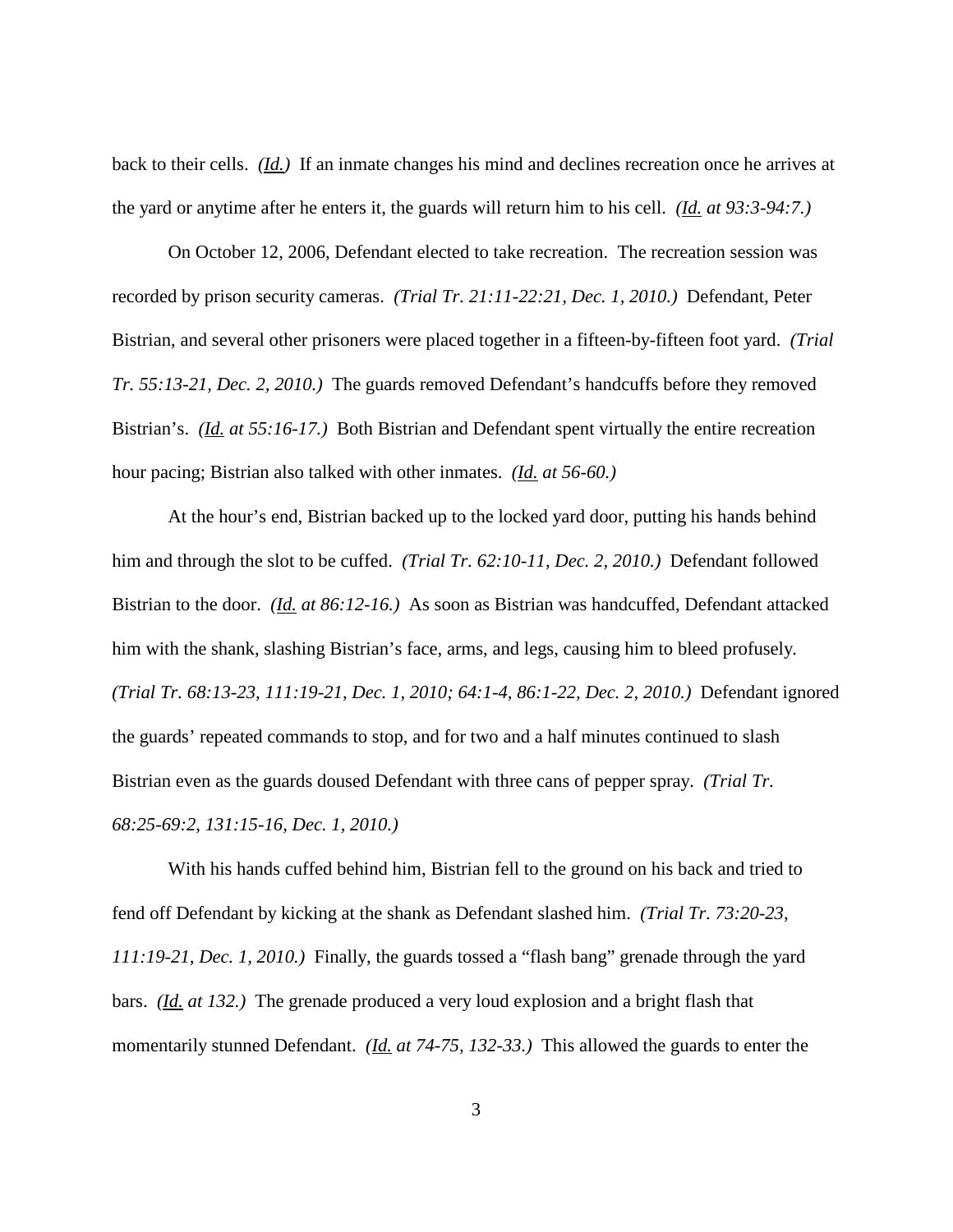yard and subdue Defendant, who told them that he "had to get Bistrian" before Bistrian got him. *(Trial Tr. 67:24-68:2, Dec. 2, 2010; 155:3-9, Dec. 1, 2010.)* Bistrian was immediately taken to the prison hospital, where he was treated for deep cuts to his face, arms, and legs. *(Trial Tr. 68, 75, 150, Dec. 1, 2010.)*

### **DISCUSSION**

Among the issues I addressed at trial were Defendant's objection to the courtroom security measures I ordered, and my rulings with respect to Defendant's proffered justification defense and the elements of assault with a dangerous weapon. Defendant again challenges these rulings in his Motion for Judgment of Acquittal and/or for a New Trial. *(Doc. No. 205.)* I will address each issue in turn.

### I. Courtroom Security Measures

Before trial, the Marshals Service advised that in light of Defendant's violent history, and the violent histories of four proffered defense inmate-witnesses, I should enhance courtroom security. Defendant objected and asked for a hearing, which I held on November 30, 2010. *(Security Hr'g Tr. 14:8-10, Nov. 30, 2010.)* I considered documentary evidence, Defendant's proffer respecting the inmate-witnesses, and the testimony of Deputy U.S. Marshal Joseph Iannuzzi, who credibly addressed both the need for additional security measures and his Office's recommendations.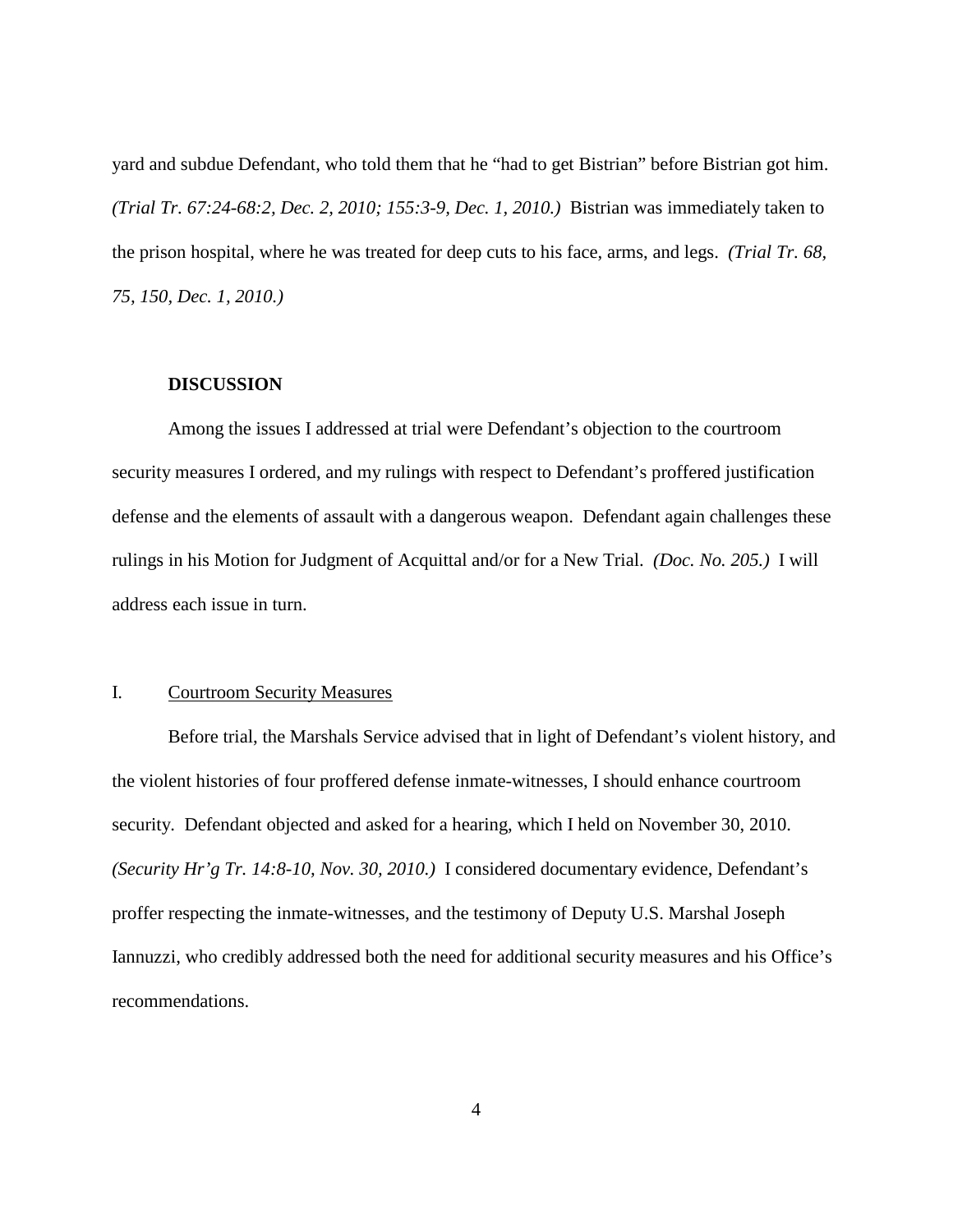Since Defendant's April 2006 incarceration at the Detention Center, he has twice used makeshift weapons to slash prisoners, attempted another slashing, and spat twice on a prisoner—apparent attempts to transmit a disease. *(Id. at 16:24-17:22.)* In a pretrial offer of proof, Defendant explained his intention to call four especially violent inmates who had resided in the Special Housing Unit around the time of the Bistrian assault. *(See Hr'g on Gov't Motion in Limine Tr. pt. 2, at 6-9, Nov. 22, 2010.)* One of these inmates had threatened to kill a member of this Court and an Assistant United States Attorney. *(Id. at 8:15-20.)* Given Defendant's repeated attacks on other inmates, the presence of these four prisoners created additional security concerns. *(Security Hr'g Tr. 23:16-22, Nov. 30, 2010.)*

I accepted Mr. Iannuzzi's recommendations and implemented the following measures:

- Additional plainclothes Marshals were seated in the courtroom.
- Defendant remained in leg restraints while seated at counsel table. The Marshals taped the restraints so they were not audible, and placed curtains around each counsel table to keep from view the legs of everyone seated at the tables. I required everyone in the courtroom to remain seated as the jury entered and left the courtroom. Once the jury was seated, only counsel were permitted to stand in the jury's presence.
- The Marshals brought Defendant to the witness box outside the jury's presence and cuffed his leg to the witness chair so that the cuff was not visible to the jury. So that this would not seem unusual, I also required a Government witness to take the stand out of the jury's presence.

5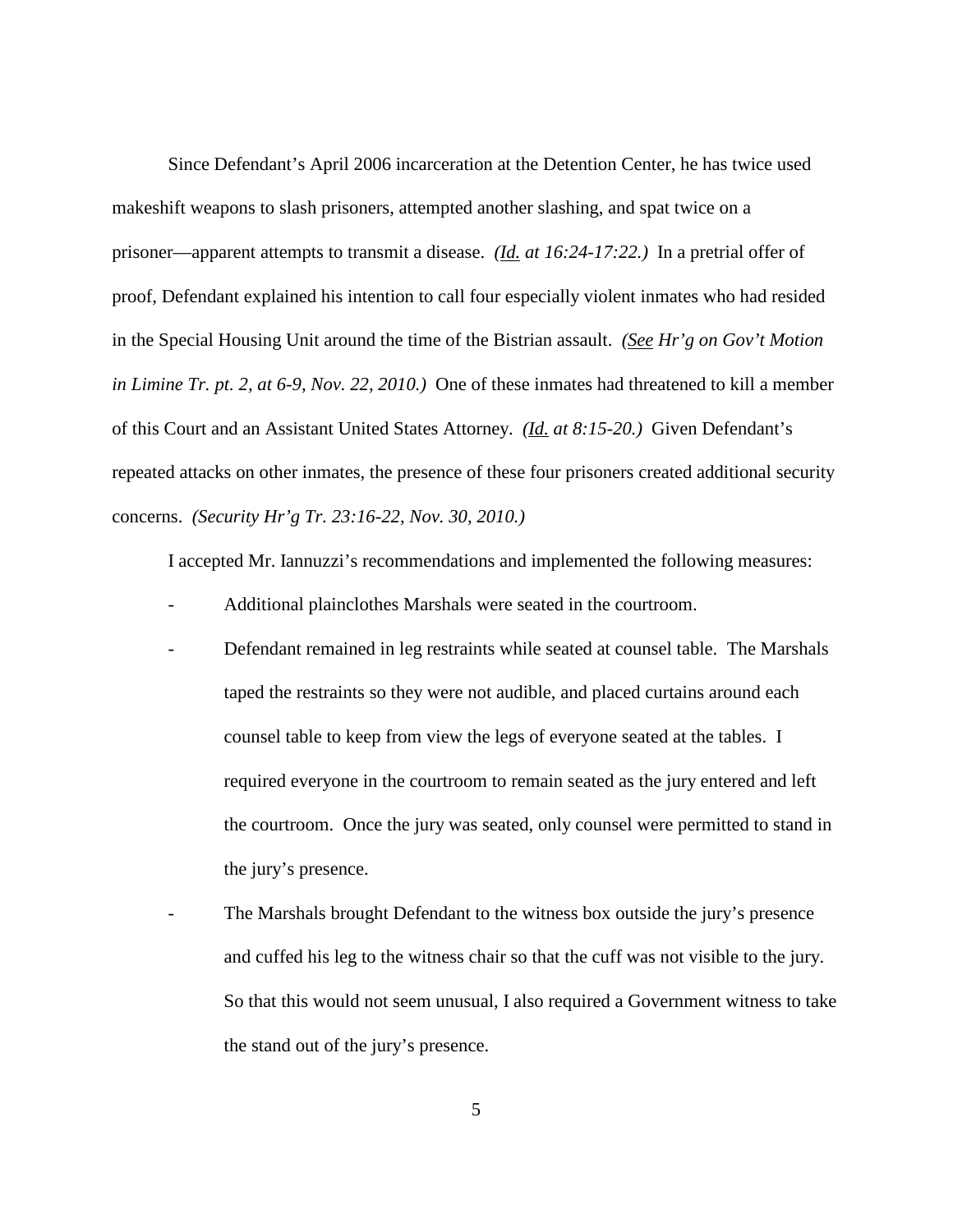Because the witness chair is not attached to the floor, Mr. Iannuzzi remained concerned. Accordingly, I accepted his recommendation to allow a plainclothes Deputy Marshal to stand in the recess over my right shoulder out of the jury's view. I allowed counsel to sit in the jury box and confirm my observation that the jury could not see the Deputy Marshal.

*(Hr'g on Gov't Motion in Limine Tr. pt. 1, at 2:1-7, 3:7-11, Nov. 22, 2010; Hr'g Tr. 5:19-8:2, Nov. 30, 2010; Trial Tr. 147:13-25, Dec. 1, 2010; Trial Tr. 6:1-7, 12:12-13:6, Dec. 2, 2010.)*

In opposing these measures, Defendant argued primarily that they were unwarranted because he had never acted violently in court; rather, he had directed his violence only against other inmates. *(Hr'g Tr. 7:1-8, Nov. 30, 2010; see also Doc. No. 180.)* Defendant also contended that the additional security measures were prejudicial. *(Hr'g on Gov't Motion in Limine Tr. pt. 1, at 4:25-5:1, Nov. 22, 2010.)*

It is precisely because Defendant had repeatedly attacked other inmates that Mr. Iannuzzi was concerned that the four proffered inmate-witnesses would create an increased security risk. *(Security Hr'g Tr. 23:16-22, Nov. 30, 2010.)*

Defendant did not explain how the increased security could possibly prejudice him. The additional plainclothes Deputy Marshals were not noticeable. See Holbrook v. Flynn, 475 U.S. 560, 568-69 (1986) (the noticeable deployment of extra security personnel at trial is not inherently prejudicial). The jury was unaware of Defendant's leg restraints and movement restrictions. See Deck v. Missouri, 544 U.S. 622, 629 (2005) ("[T]he [Constitution] prohibit[s] the use of physical restraints *visible* to the jury absent a trial court determination, in the exercise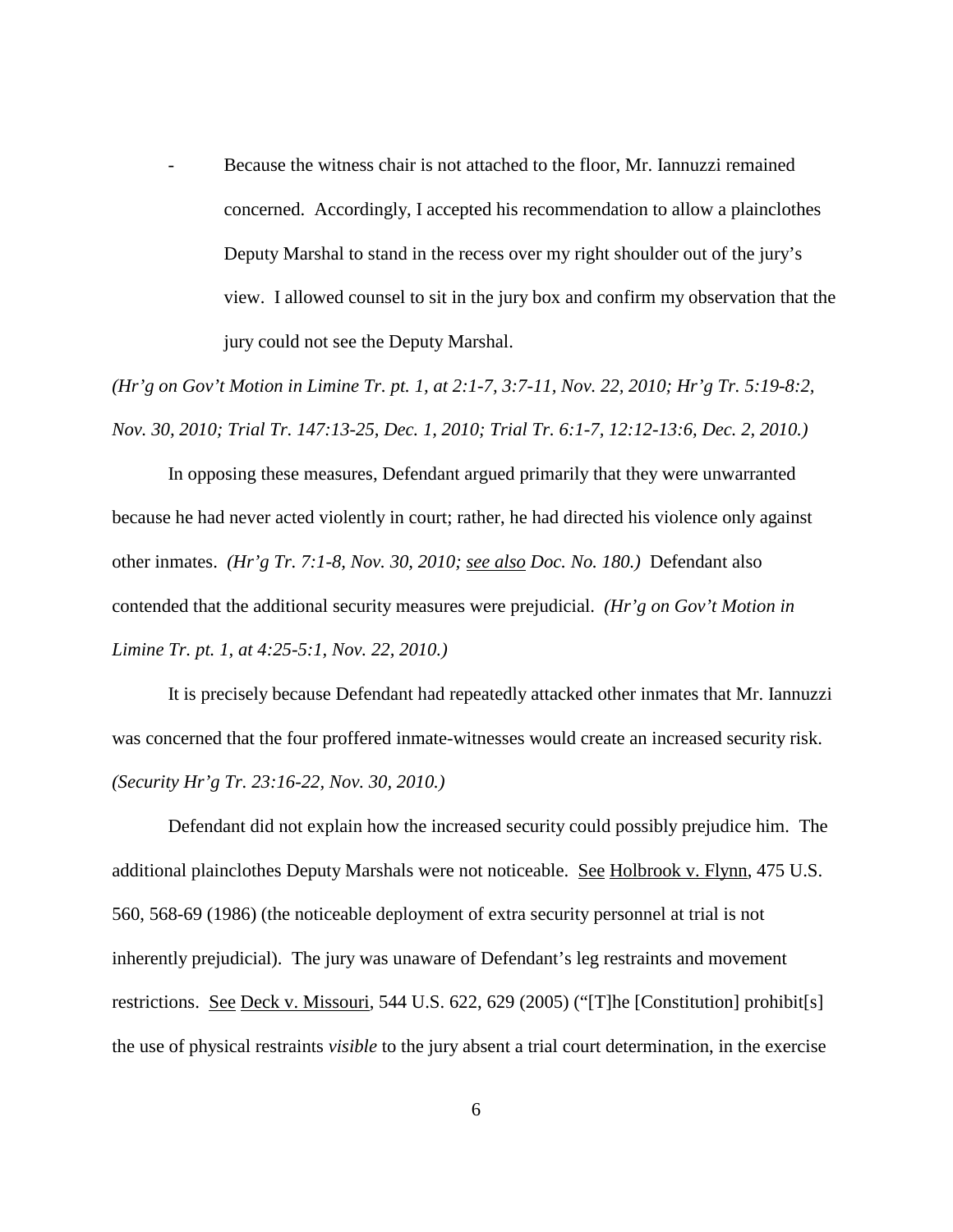of its discretion, that they are justified by a state interest specific to a particular trial." (emphasis added)); United States v. Tagliamonte, 340 F. App'x 73, 80-81 (3d Cir. 2009) ("[T]he District Court . . . made specific factual findings justifying leg restraints. Even assuming, *arguendo*, that the application of leg irons was error, [Defendant] suffered no prejudice, as the restraints were concealed from the jury's view." (citation omitted)). Similarly, the jury could not see the Deputy Marshal who stood behind me. See United States v. Jackson, 549 F.2d 517, 527 (8th Cir. 1977) (where the "jury was carefully shielded from contact with or awareness of the security measures in effect during the course of the trial," the defendants were not deprived of the "physical indicia of innocence to which they were entitled").

In sum, the Marshals went to great pains to implement essential security enhancements that would not and did not prejudice Defendant. Accordingly, I overruled Defendant's objections to those enhancements.

## II. Defendant's Motion for a New Trial and/or for Acquittal

Defendant argues that I erred by (1) precluding him from presenting evidence of purported justification; (2) "requiring" him to testify before ruling on his proffered justification defense; (3) failing to instruct the jury on justification; and (4) failing to instruct the jury that the Government must prove the "absence of just cause and excuse" beyond a reasonable doubt. *(Doc. No. 205.)* Defendant also moves for judgment of acquittal, arguing that the Government did not prove the absence of just cause and excuse. *(Id.)*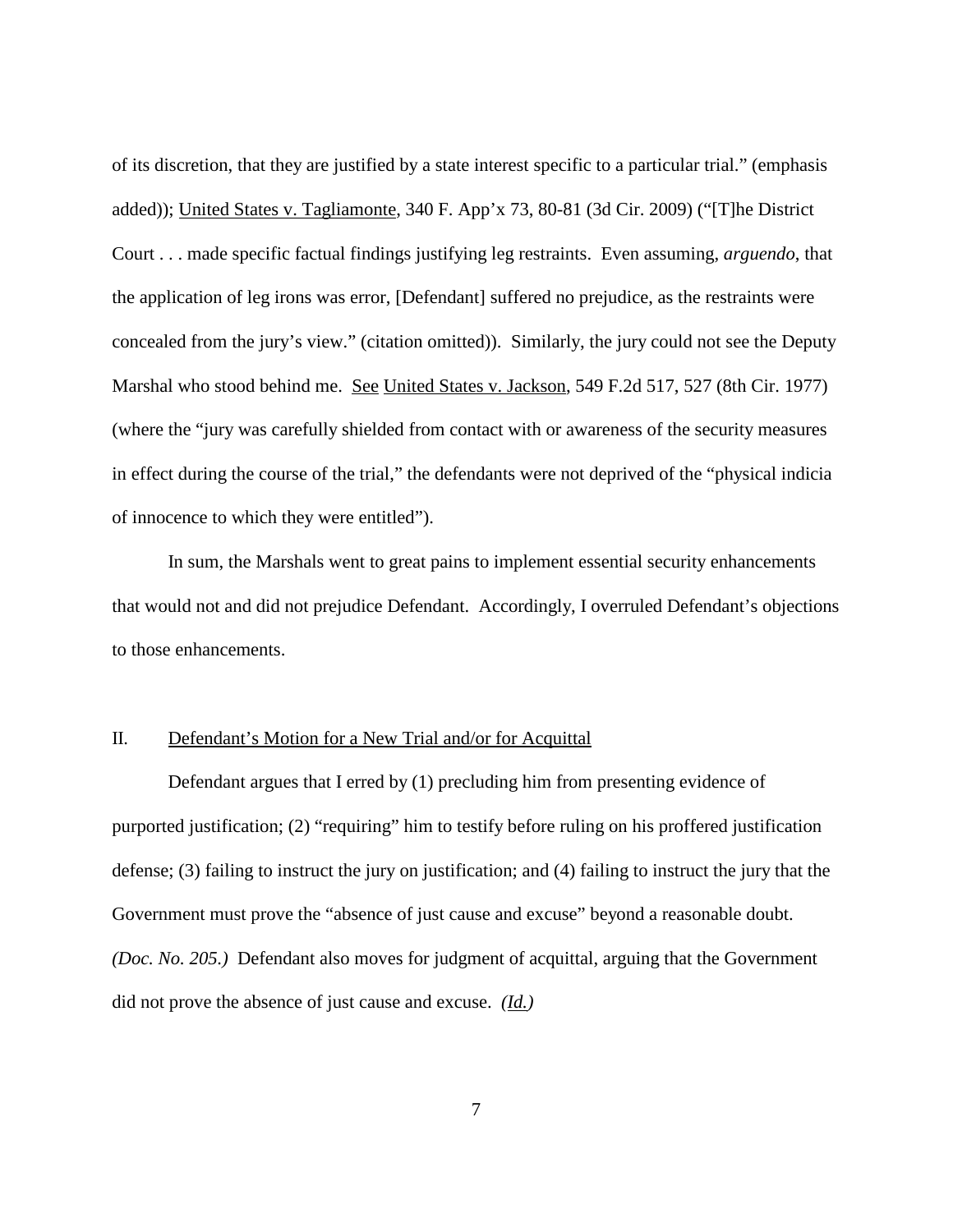### A. Standards

After conviction, the trial court may vacate judgment and grant a new trial "if the interest of justice so requires." Fed. R. Crim. P. 33(a). "[M]otions for new trials are disfavored and are only granted with great caution and at the discretion of the trial court." United States v. Martinez, 69 F. App'x 513, 516 (3d Cir. 2003). The court may "'order a new trial only if it believes that there is a serious danger that a miscarriage of justice has occurred[,] that is, that an innocent person has been convicted.'" United States v. St. Vallier, 404 F. App'x 651, 662 (3d Cir. 2010) (quoting United States v. Silveus, 542 F.3d 993, 1004-05 (3d Cir. 2008)).

In evaluating a "post-verdict motion for judgment of acquittal, a district court must 'review the record in the light most favorable to the prosecution to determine whether any rational trier of fact could have found proof of guilt beyond a reasonable doubt based on the available evidence.'" United States v. Smith, 294 F.3d 473, 476-77 (3d Cir. 2002) (quoting United States v. Wolfe, 245 F.3d 257, 262 (3d Cir. 2001)). The court must "draw all reasonable inferences in favor of the jury's verdict." Id. (internal quotation marks omitted).

#### B. The Proffered Justification Defense

After learning that Defendant intended to argue justification, the Government moved *in limine* to preclude the presentation of that defense. *(Doc. Nos. 172, 177.)* As I explain below, I denied the Government's Motion without prejudice.

To make out justification, a defendant must show that (1) he "was under an immediate, unlawful threat of death or serious bodily injury" to himself or others; (2) he had a well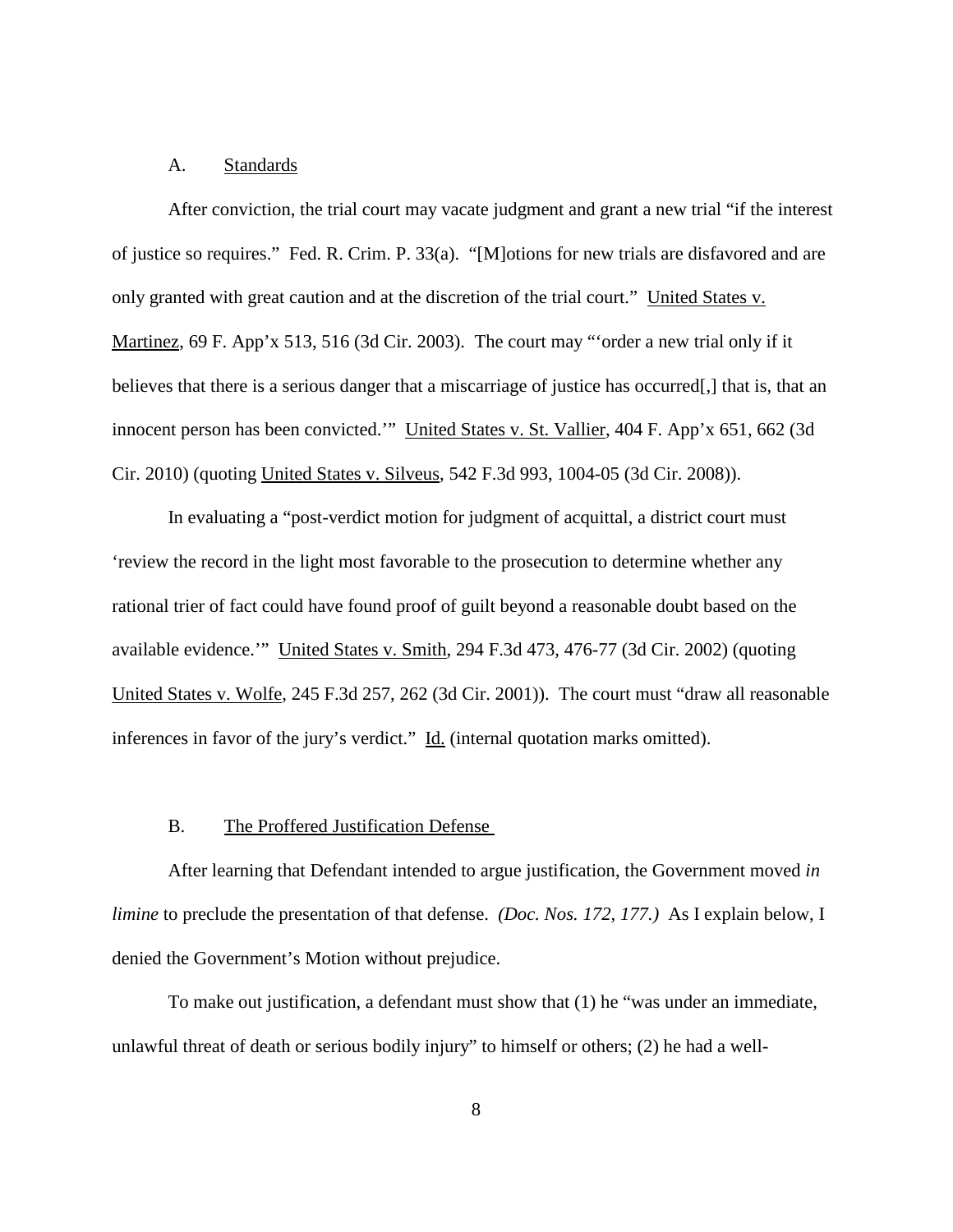grounded, reasonable fear or belief that the threat would be carried out if he did not commit the offense; (3) his "criminal action was directly caused by the need to avoid the threatened harm," and he had "no reasonable, lawful opportunity to avoid the threatened harm without committing the offense"; and (4) he had not recklessly placed himself in a situation in which he would be forced to engage in criminal conduct. See Third Circuit Model Criminal Jury Instruction 8.04; see also United States v. Alston, 526 F.3d 91, 95 (3d Cir. 2008) (listing elements of justification).

"A judge may, and generally should, block the introduction of evidence supporting a proposed defense unless all of its elements can be established." United States v. Haynes, 143 F.3d 1089, 1090 (7th Cir. 1998); accord Alston, 526 F.3d at 94, 98 (district court properly barred the proffered justification defense where the defendant "ha[d] not presented evidence that he was under a present threat of death or bodily harm, that there was a direct causal relationship between the criminal act and the avoidance of the threatened harm, or that he had no reasonable legal alternative"); United States v. Howe, 289 F. App'x 74, 79 (6th Cir. 2008) (proffered duress defense was properly barred); United States v. Paul, 110 F.3d 869, 871 (2d Cir. 1997) ("If, after [a pretrial evidentiary] hearing, the court finds that the defendant's evidence is insufficient as a matter of law to establish the [proffered] defense, the court is under no duty to give the requested jury charge or to allow the defendant to present the evidence to the jury.").

On November 22, 2010, I held a hearing on the Government's Motion *in Limine*. *(See generally Hr'g on Gov't Motion in Limine Tr. pts. 1-2, Nov. 22, 2010; Doc. No. 172);* see also United States v. Nwene, 20 F. Supp. 2d 716, 722 (D.N.J. 1998) ("Without hearing defendant's

9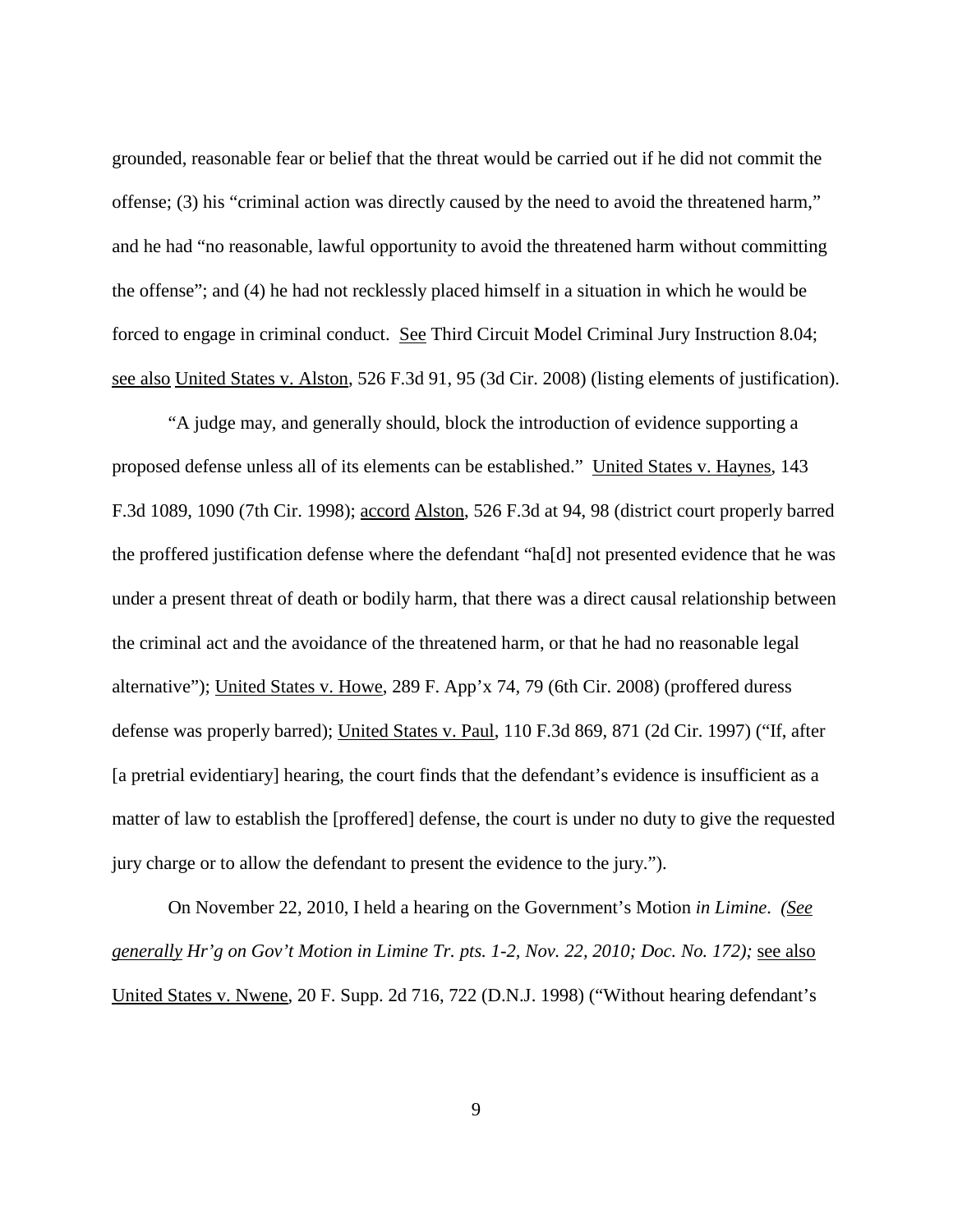evidence on these points, it is not possible to find, as requested by the United States, that defendant's justification defense fails as a matter of law.").

With the Government's agreement, Defendant initially made an *ex parte* offer of proof on justification. *(See Hr'g on Gov't Motion in Limine Tr. pt. 1, at 9; pt. 2, at 2-4)*; see also Fed. R. Crim. P. 17(b); United States v. Gaddis, 891 F.2d 152, 154 (7th Cir. 1989) (per curiam) ("[I]ndigent defendants, in requesting the issuance of a subpoena . . . need reveal their defense theory only to an impartial court and not to their government adversary."). Defendant subsequently agreed, however, to make his offer of proof with the prosecutor present. *(Hr'g on Gov't Motion in Limine Tr. pt. 1, at 4:8-15.)* Defendant explained that he intended to make out justification both through his own trial testimony and that of other witnesses (including the victim Bistrian). *(Id. pt. 2, at 2-4, 6:22-25, 7:22-25.)* Other than Defendant, Bistrian was the only proffered defense witness who actually saw the October 12, 2006 incident.

The Government urged me to preclude the justification defense in its entirety, thus barring Defendant's proffered testimony. *(Id. pt. 2, at 17:15-19.)* I agreed with the Government that Defendant's offer of proof did not make out justification. *(Id. pt. 2., at 17:8-10; Hr'g Tr. 4:17-22, Nov. 24, 2010.)* I nonetheless denied the Government's Motion without prejudice, explaining that I would not outright prohibit or even limit Defendant's proffered trial testimony. *(Doc. No. 182; Hr'g Tr. 4:23-5:9, Nov. 24, 2010.)* Rather, over the Government's objection, I ruled that I would allow Defendant to testify to his version of events. *(Hr'g Tr. 4-6, Nov. 24, 2010.)* If that trial testimony, combined with any renewed offer of proof, failed to make out justification, I would bar Defendant from presenting additional justification evidence and would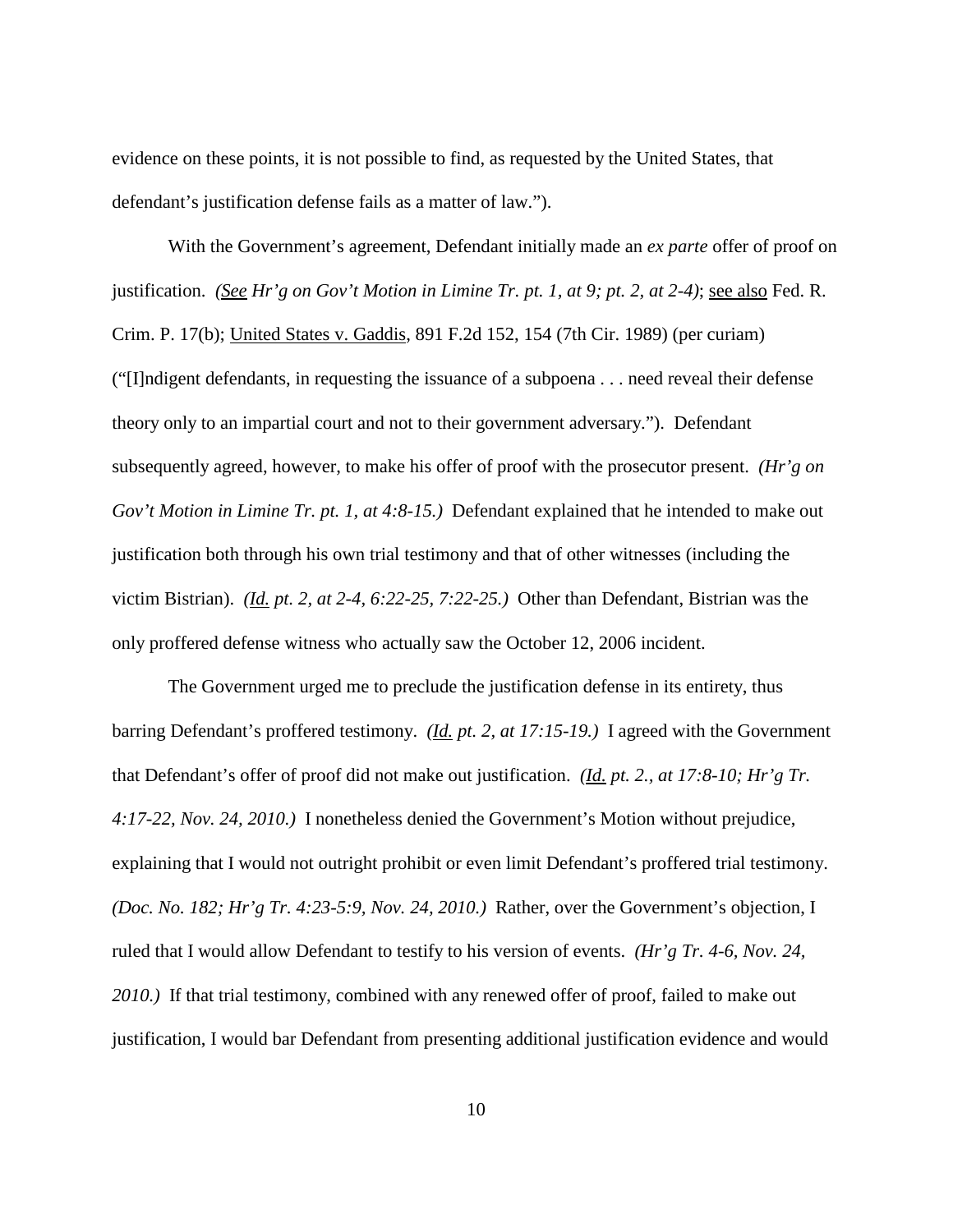not instruct the jury on justification. *(Hr'g Tr. 6, Nov. 24, 2010.)* I also ruled that I would allow the defense to call the victim Bistrian regardless of whether Defendant testified at trial. *(Trial Tr. 4-5, Dec. 2, 2010.)* Although Defendant testified, he elected not to call Bistrian. *(Id. at 98.)*

In evaluating at trial whether Defendant made out justification, I considered Defendant's testimony and renewed offer of proof. Defendant sought to show that he slashed Bistrian—a purported member of the Aryan Brotherhood—because he believed Bistrian was about to attack him. Other than Bistrian, however, none of the proffered defense witnesses—SHU inmates and staff and a prison culture expert—actually saw the attack. Rather, their proffered testimony related only to a purported September 21, 2006 incident between Defendant and an FDC psychologist that gave rise to racial tensions, threats, and Defendant's resulting need to protect himself.

Accepting Defendant's testimony and proffer as true, and construing both in the light most favorable to him, Defendant sought to show that the following occurred on October 12, 2006: After mistakenly receiving an extra razor blade, Defendant failed to return it and instead fashioned it into a weapon. *(Trial Tr. 48-49, Dec. 2, 2010.)* On October 12th, Defendant elected to take recreation—even though he could have declined—and brought the shank with him. *(Id. at 83.)* The officers placed Defendant in the recreation yard first, followed by Bistrian. *(Id. at 55, 84.)* Although Defendant feared since the September 21st incident with the FDC psychologist that Bistrian was going to attack him, when Defendant saw Bistrian enter the yard, Defendant did not ask to be returned to his cell and so avoid any confrontation. *(Id. at 84-85.)* Rather, Defendant "went and got [his] cuffs off first, and then . . . walked to the back of the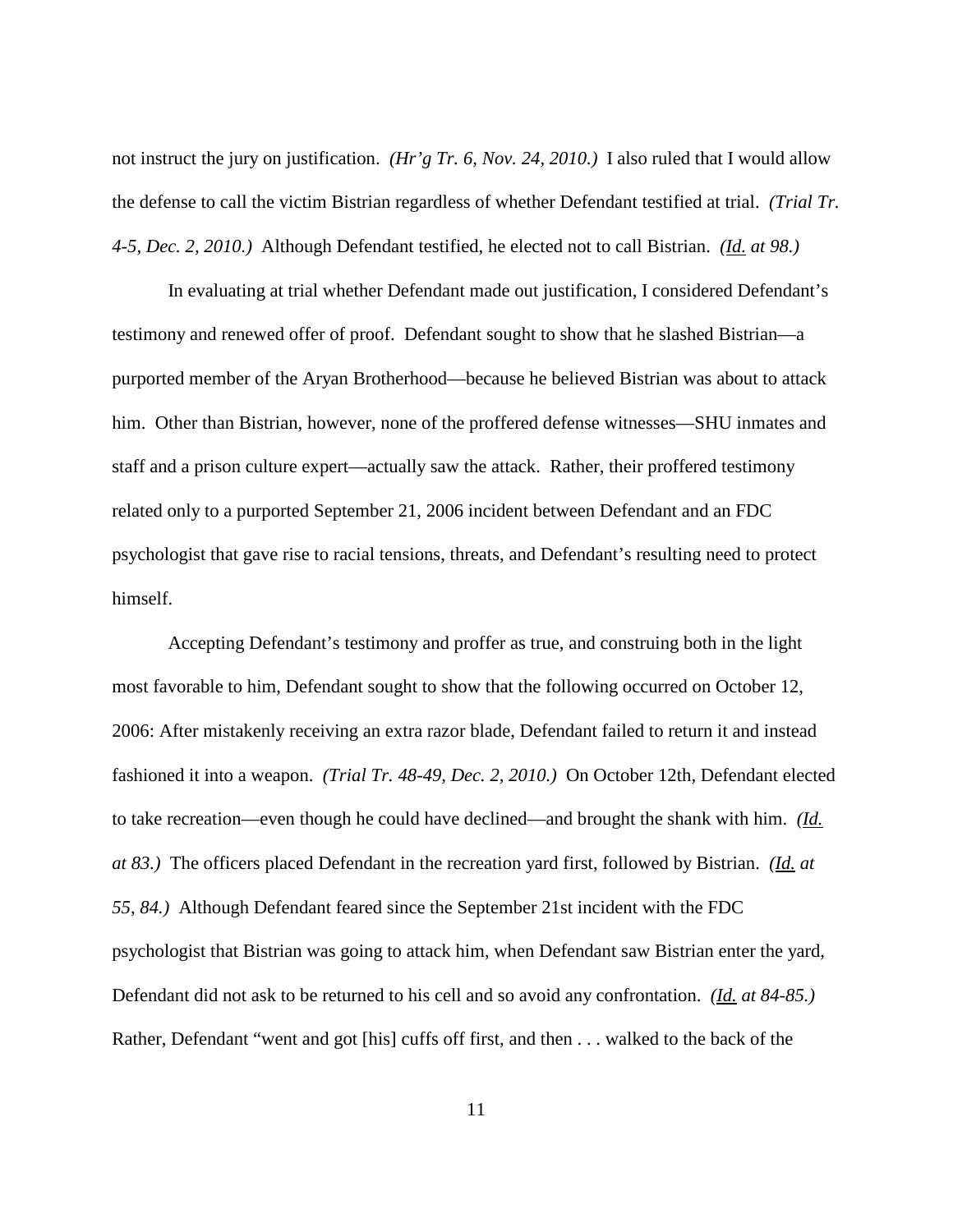[yard]." *(Id. at 56:10-15.)*

Defendant and Bistrian spent the recreation hour pacing, with Bistrian occasionally speaking to other inmates. *(Id. at 56-57, 75:6-11.)* Although Bistrian purportedly told Defendant that he "was going down," Bistrian made no threatening movement or gestures toward Defendant. *(Id. at 76.)*

At the end of the hour, Defendant closely followed Bistrian to the yard door and waited until Bistrian's hands were cuffed behind him before attacking Bistrian. *(Id. at 86.)* Defendant continued to slash Bistrian while Bistrian lay on his back with his hands cuffed behind him, kicking at the shank. *(Id. at 65-66, 86-89.)* Defendant disregarded the guards' repeated commands to stop. *(Id.)* On the contrary, Defendant continued the attack even though the guards doused him with three cans of pepper spray. *(Id. at 65-66; see also Trial Tr. 131, Dec. 1, 2010.)* Only after a stun grenade exploded in Defendant's face were the guards able to subdue him. *(Trial Tr. 74-75, Dec. 1, 2010.)*

This offer of proof does not make out any of the elements of justification. Defendant was not "under an immediate, unlawful threat of death or serious bodily injury" because Bistrian was handcuffed throughout Defendant's attack. 3d Cir. Model Jury Instr. No. 8.04.

Defendant did not have a "well-grounded," reasonable fear or belief that Bistrian's "threat would be carried out if [he] did not commit the offense." Id. Defendant testified that he reasonably believed Bistrian could slip out of his cuffs and use them as a weapon. Yet, when the recreation hour began—and Defendant and Bistrian were both handcuffed—Defendant evidently did not fear that Bistrian would slip loose of the cuffs and use them as a weapon.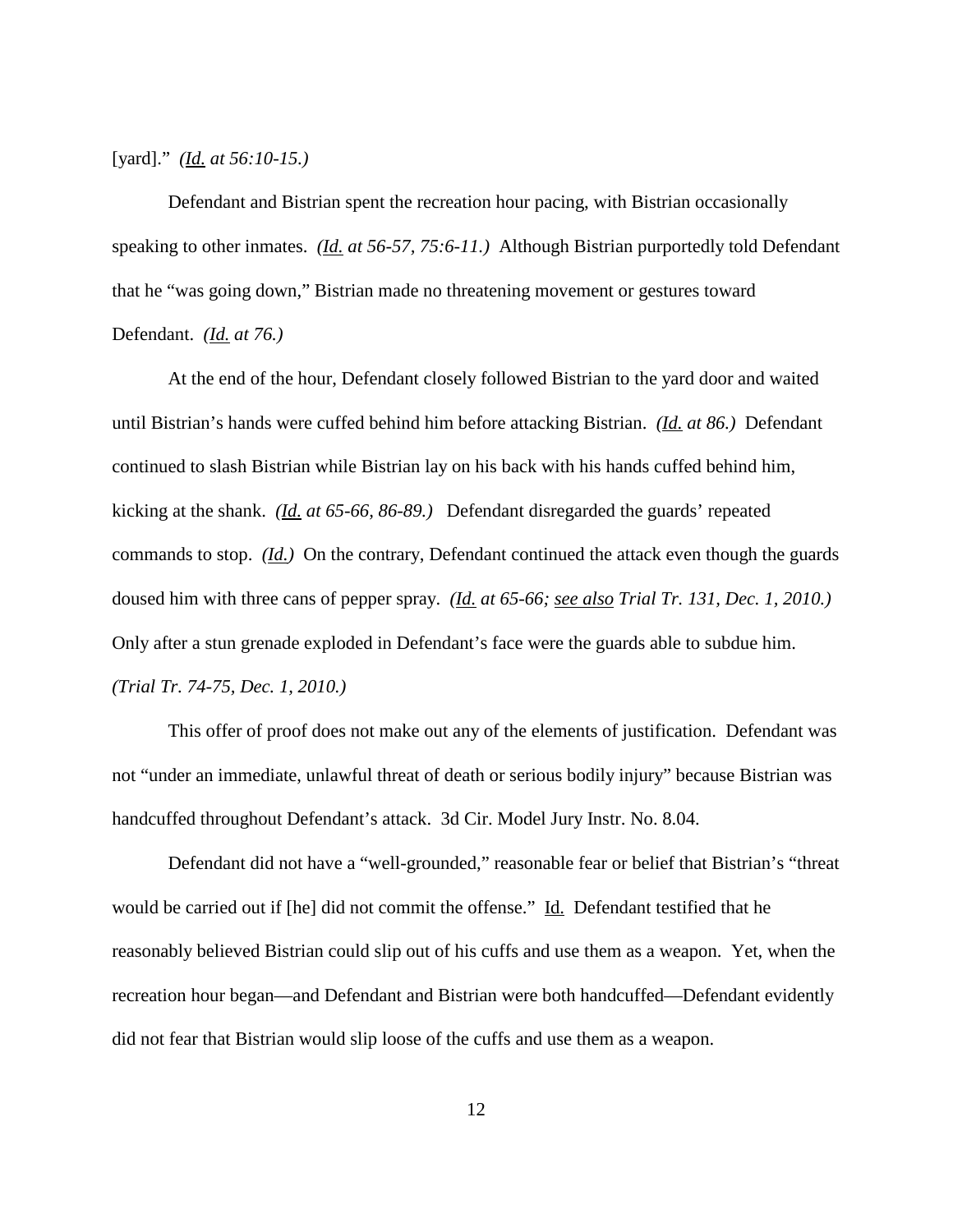Defendant's repeated slashing of Bistrian was not "directly caused by the need to avoid the threatened harm" because it was not in response to any threatening action by Bistrian. Id. Moreover, Defendant took no action to avoid the perceived threat even though he had numerous opportunities to do so. Although Defendant purportedly saw Bistrian slip out of his handcuffs at least three weeks before the October 12th attack, he never reported this incident to prison officials. *(Trial Tr. 37:11-15; 70-73, Dec. 2, 2010.)* Defendant testified that Bistrian began threatening and taunting him as early as September 21st, but never once alerted prison officials during their weekly rounds or reported the threats in his complaints to the Warden. *(Id. at 70- 73.)* Instead, on October 12th, Defendant elected to take recreation and brought with him a deadly weapon. When he saw that he would be locked inside the recreation yard with Bistrian, Defendant did not ask to be removed from the yard and returned to his cell. Even crediting Defendant's offer of proof, by choosing to remain in the yard with Bistrian, Defendant "recklessly placed [himself] in a situation in which [he] would be forced to engage in criminal conduct." 3d Cir. Model Jury Instr. No. 8.04.

In these circumstances, Defendant was not entitled to present a justification defense. See United States v. Andrade-Rodriguez, 531 F.3d 721, 724 (8th Cir. 2008) (per curiam) ("Because the appellants' offers of proof did not even attempt to establish [one of the elements of justification] . . . we conclude that the district courts did not err by excluding the [expert's] testimony."); United States v. White, 75 F. App'x 894, 898 (3d Cir. 2003) ("[T]he District Court was correct in deciding that White's proffer failed to meet the legal standards of the justification

13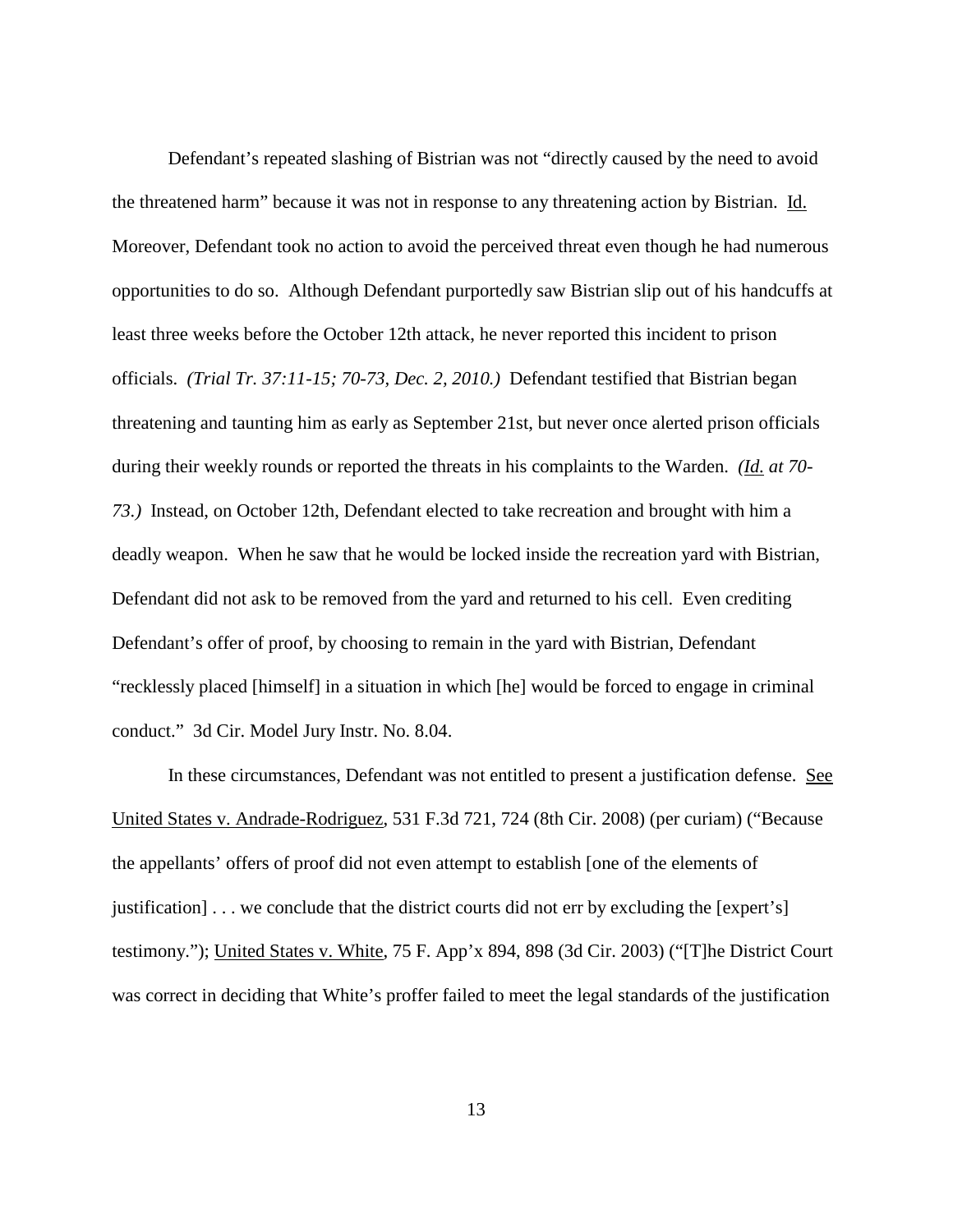defense. The District Court properly declined to allow evidence of that defense to be submitted to the jury.").

The Third Circuit's decision in United States v. Reed is instructive. 173 F. App'x 184, 187 (3d Cir. 2006). During a high-speed car chase, police saw the passenger Reed drop a gun from the car window. 173 F. App'x at 185. Charged with possession of a firearm by a convicted felon, Reed testified at trial that he discarded the gun to "get it away from" the driver, Hughey, who was "yelling" that Reed "was going to make matters worse for [him]self." Id. at 186 (internal quotation marks omitted). The Third Circuit upheld the district court's refusal to charge the jury on justification:

[Reed] presented no evidence of an altercation, nor did he present any evidence that would suggest that the driver had threatened to shoot anyone. Although it may have been perfectly rational for Reed to have been concerned about Hughey's conduct, he failed to meet the legal standard of a justification defense because he was not in imminent danger. . . . We realize that Reed testified that Hughey, the jitney driver, was yelling and refused to pull over. That conduct, however, even coupled with the presence of a firearm in the console, did not put Reed in a position that he reasonably feared "an immediate threat of death or serious bodily harm" to himself or even to the police.

Id. at 187 (internal quotation marks and citations omitted). Like Reed, Defendant attempted to establish justification by testifying that he was in a confined space with a person who purportedly had access to a "dangerous weapon." Like Reed, Defendant could not establish that he reasonably feared an imminent threat of death or serious bodily injury.

In these circumstances, Defendant was not entitled to present a justification defense to the jury.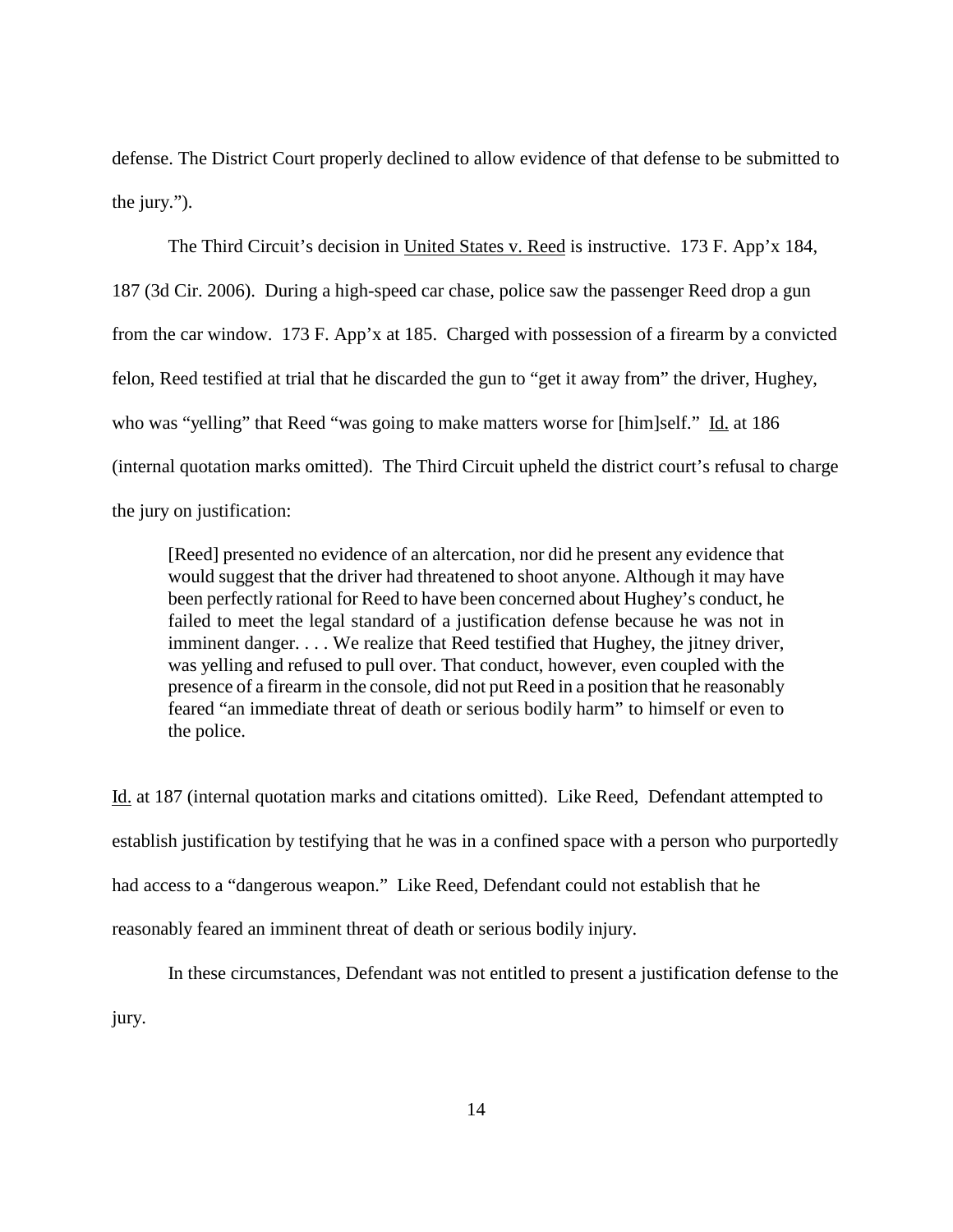#### C. Defendant's Testimony

Defendant next contends that I impermissibly "required" him to testify before ruling on his justification proffer. This is simply incorrect. Although Defendant's proffer did not remotely make out justification, I was not prepared to rule that Defendant could not testify to his version of events or that he could not call Bistrian—the only proffered eyewitness to the attack. Rather, I denied the Government's Motion to Preclude the Justification Defense without prejudice, thus allowing Defendant to testify and call Bistrian if he chose to do so. The Government could then renew its Motion if the trial testimony (from Defendant, Bistrian, or both)—combined with any renewed offer of proof—failed to make out justification.

Although Defendant testified at trial, he chose not to call Bistrian. His renewed offer of proof was no more convincing than his pretrial offer. Accordingly, I did not allow Defendant to present additional justification evidence and did not charge the jury on justification. I did, however, allow defense counsel to argue in closing—over the Government's objection—that Defendant's testimony made out self-defense. *(Trial Tr. 138-151, Dec. 2, 2010; see also Trial Tr. 6-8, Dec. 3, 2010.)*

In these circumstances, I did not "require" Defendant to testify at trial. On the contrary, Defendant twice indicated before my preliminary justification ruling that he intended to testify at trial. *(See Hr'g on Gov't Motion in Limine Tr. pt. 2, 7:22-8:4, Nov. 22, 2010; Hr'g Tr. 4:6-10, Nov. 24, 2010.)* That I reserved my final ruling on justification until trial—thus allowing Defendant to testify if he wished—did not "require" Defendant's testimony. On the contrary, it was the proffered justification defense itself—that Defendant feared that Bistrian, although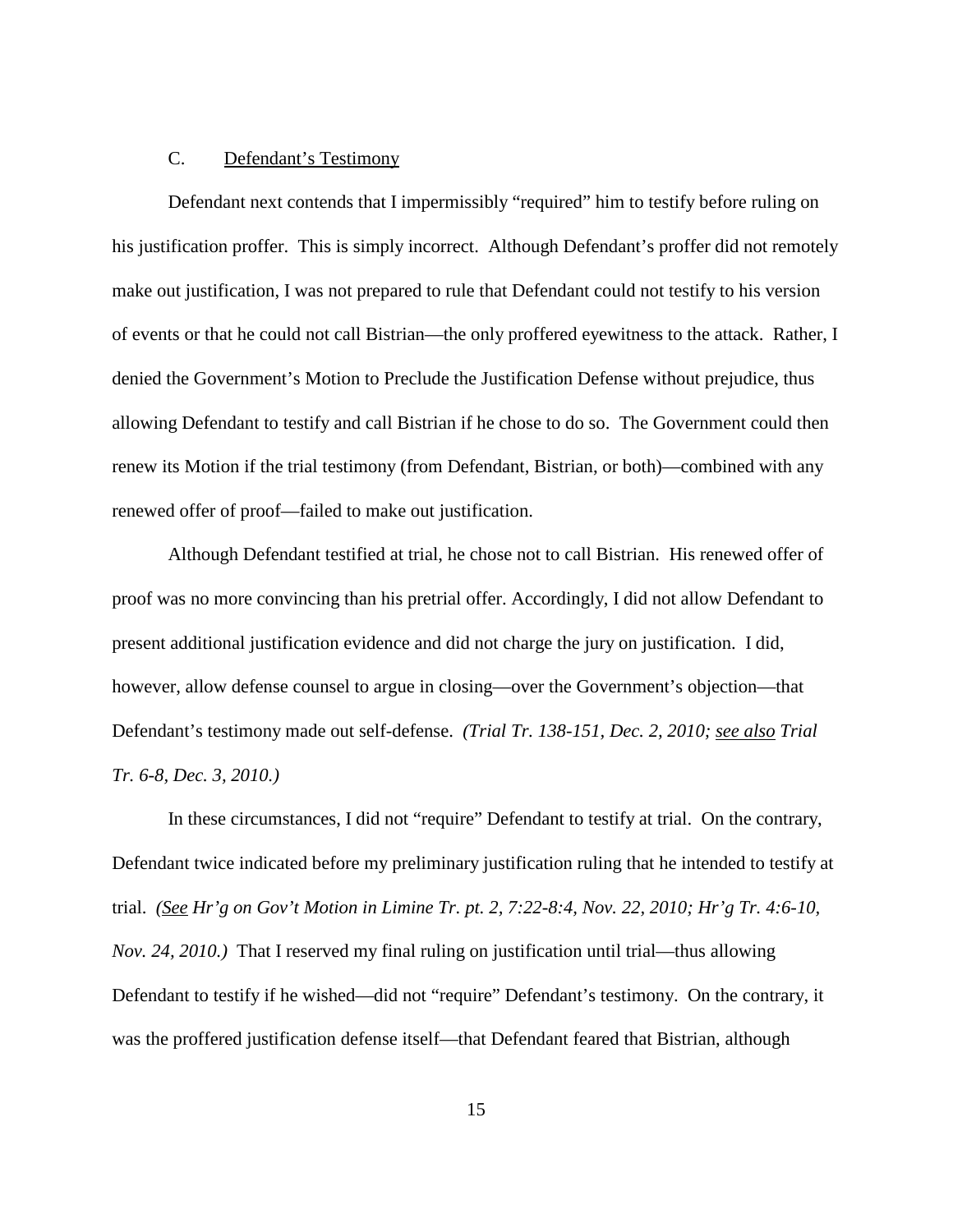handcuffed, would attack him—that "required" the testimony of the only person who could offer this evidence: Defendant himself. Cf. Menendez v. Terhune, 422 F.3d 1012, 1032 (9th Cir. 2005) ("Only the defendants could testify to whether they believed the peril was imminent."); United States v. Singh, 811 F.2d 758, 762 (2d Cir. 1987) ("[T]he court did not compel appellant to testify at all. It merely refused to accept the proffered testimony of other witnesses until a proper foundation was laid. There was nothing erroneous about this.").

Finally, once I deemed Defendant's pretrial justification proffer inadequate, the Government vigorously urged me to bar Defendant's testimony altogether, arguing that it would effectively allow Defendant to present a baseless and inadmissible justification defense. *(See generally Doc. No. 177.)* That I erred on the side of caution and allowed Defendant to tell the jury his version of the attack—and allowed his lawyer to make closing argument based on that testimony—hardly prejudiced Defendant. Cf. United States v. Palma-Ruedas, 121 F.3d 841, 858 (3d Cir. 1997) ("[E]ven if the statement was admissible, its [exclusion] did not constitute prejudicial error. The district court allowed the inference that the defense hoped to get across . . . . Further, as noted earlier, defense counsel was able to refer to the excluded statement in closing. Thus, because defense counsel was able to get the point across to the jury anyway, the district court's ruling, if error, was harmless."), *reversed on other grounds by* United States v. Rodriguez-Moreno, 526 U.S. 275, 282 (1999).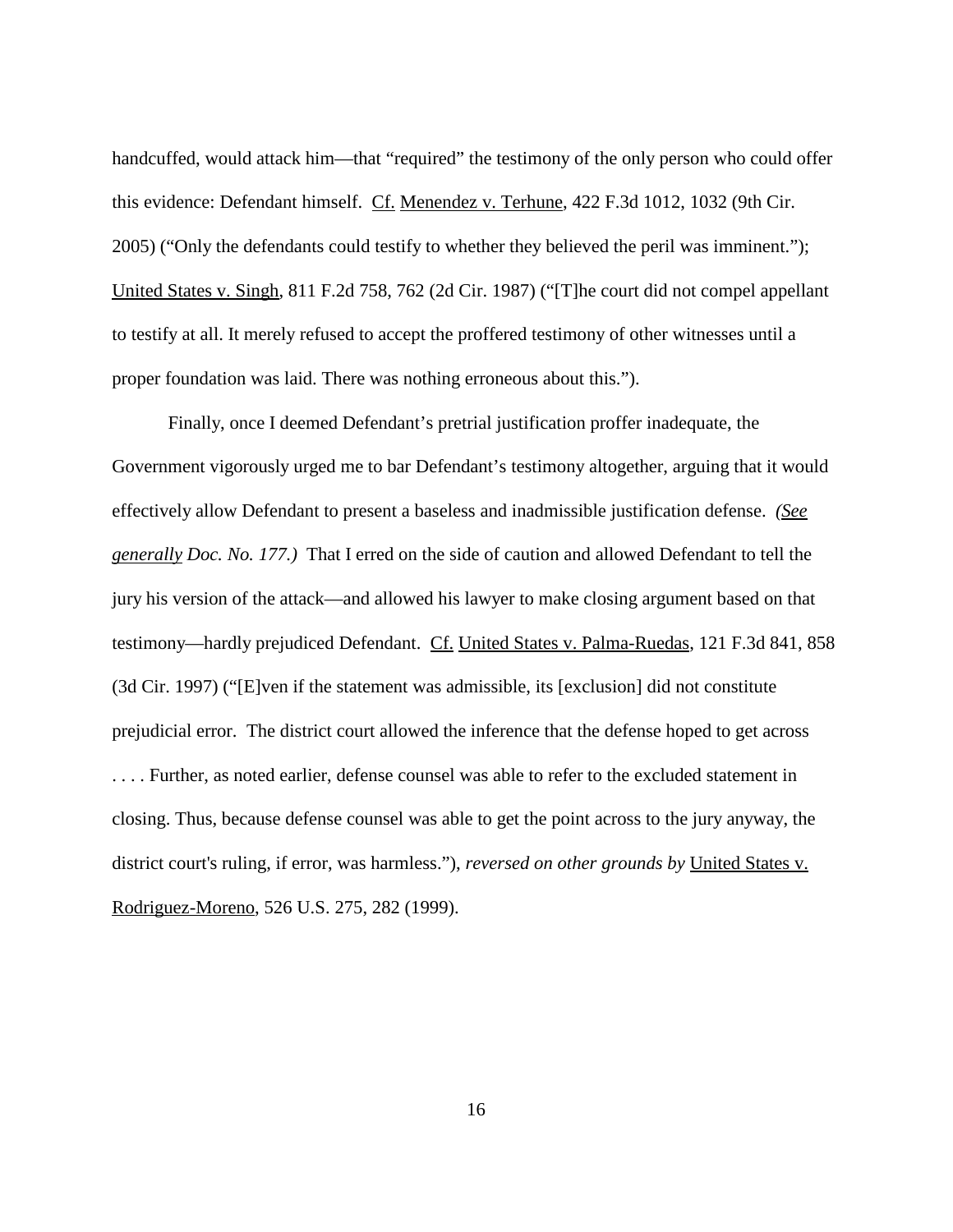#### D. Jury Charge

Defendant argues that I should have charged the jury on justification. Once again, because Defendant did not make out any of the elements of the defense, he was not entitled to a jury instruction on justification. See United States v. Reed, 173 F. App'x 184, 187 (3d Cir. 2006) ("[Defendant] failed to meet the legal standard of a justification defense because he was not in imminent danger. . . . Therefore, the district court properly refused to charge the jury on the defense of justification."); see also United States v. Villela-Alberto, 285 F. App'x 98, 101 (4th Cir. 2008) (per curiam) ("[T]he district court did not abuse its discretion in declining to give the requested self-defense instruction . . . . The jury heard testimony, which was corroborated by videotape evidence, that [the victim] was standing with his hands behind his back and did not make any threatening movement towards [Defendants] before they assaulted him.").

### E. Elements of the Offense

Finally, Defendant argues that I should have instructed the jury that the Government was obligated to prove beyond a reasonable doubt the "absence of just cause and excuse." *(Doc. No. 205.)* He also moves for a judgment of acquittal on this ground. *(Id.)*

Although § 113(a)(3) prohibits "[a]ssault with a dangerous weapon, with intent to do bodily harm, and *without just cause or excuse*," every Circuit to address the question has held that the absence of just cause or excuse is not an element of the crime. 18 U.S.C.  $\S$  113(a)(3) (emphasis added); see United States v. Guilbert, 692 F.2d 1340, 1343 (11th Cir. 1982) (per curiam) ("The existence of 'just cause or excuse' for the assault is an affirmative defense, and the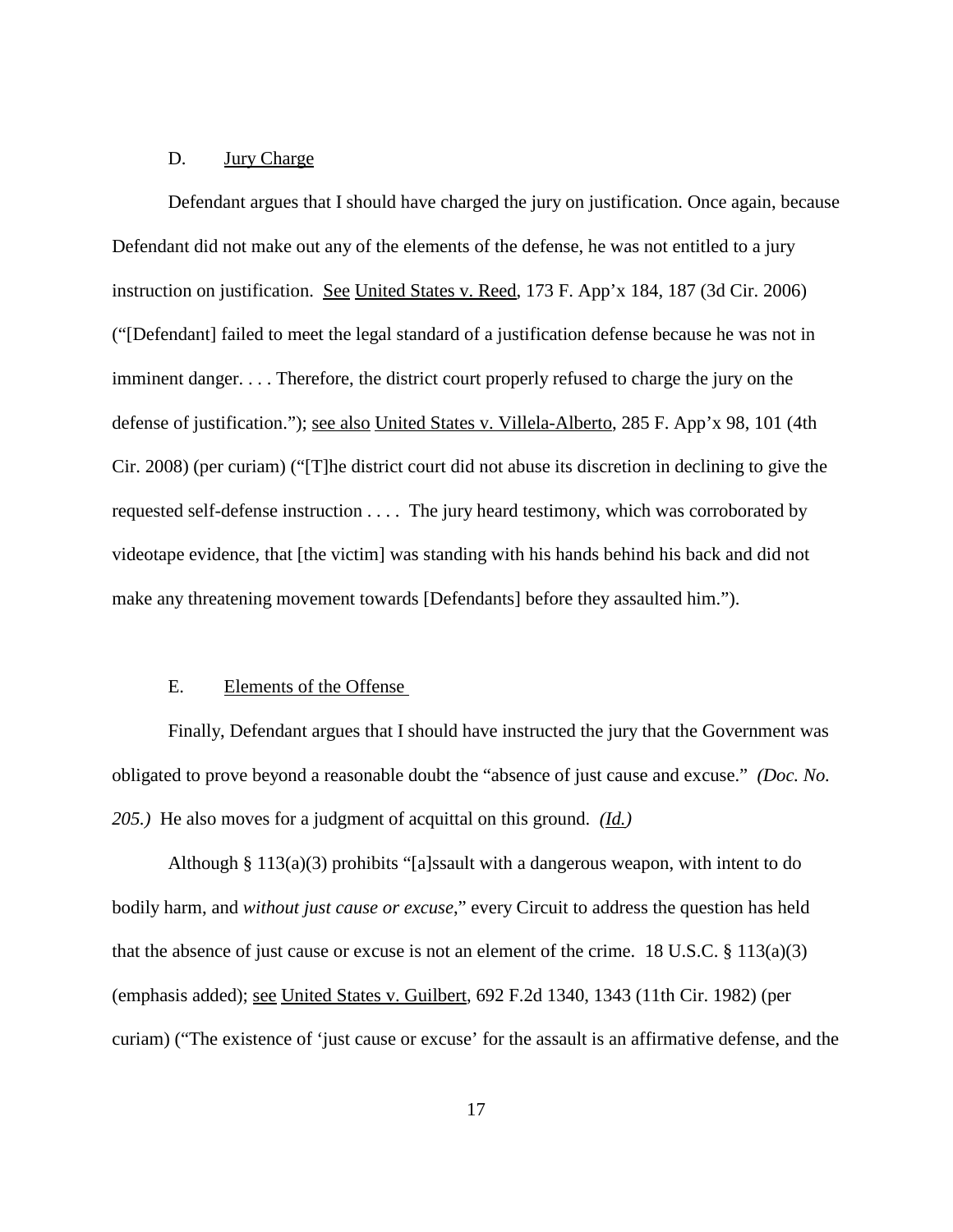government does not have the burden of pleading or proving its absence."); accord United States v. Smith, 520 F.3d 1097, 1101 (9th Cir. 2008) ("18 U.S.C. § 113(a)(3) . . . has three elements: (1) that the defendant intentionally struck or wounded the victim; (2) that the defendant acted with the specific intent to do bodily harm; and (3) that the defendant used a 'dangerous weapon.'"); United States v. Estrada-Fernandez, 150 F.3d 491, 494 (5th Cir. 1998) (per curiam) ("In order to convict a defendant of assault with a dangerous weapon pursuant to 18 U.S.C. § 113(a)(3), the government must prove that the defendant (1) assaulted the victim; (2) with a dangerous weapon[; and] (3) with the intent to do bodily harm."); United States v. Duran, 127 F.3d 911, 915 (10th Cir. 1997) (same); see also KEVIN F. O'MALLEY ET AL., 2 FEDERAL JURY PRACTICE AND INSTRUCTIONS § 25:06 (6th ed.) (listing as the "essential elements" of 18 U.S.C. 113(a)(3) that Defendant (1) intentionally struck the victim; (2) used a dangerous weapon; (3) acted with intent to do bodily harm to the victim; and (4) intentionally struck the victim "within the special maritime and territorial jurisdiction of the United States"). The Eighth Circuit has issued contradictory rulings on the question. Compare United States v. Herron, 539 F.3d 881, 886 (8th Cir. 2008) (requiring the government to prove only that Defendant (1) assaulted the victim; (2) with a dangerous weapon; and (3) with intent to do bodily harm), with United States v. Bordeaux, 570 F.3d 1041, 1047 (8th Cir. 2009) (listing "acted without just cause or excuse" as an element of the offense).

This wealth of authority convinced me that the absence of just cause or excuse is not an element of assault with a dangerous weapon. Accordingly, the Government was not required to prove that absence beyond a reasonable doubt, and I was not required to charge the jury that the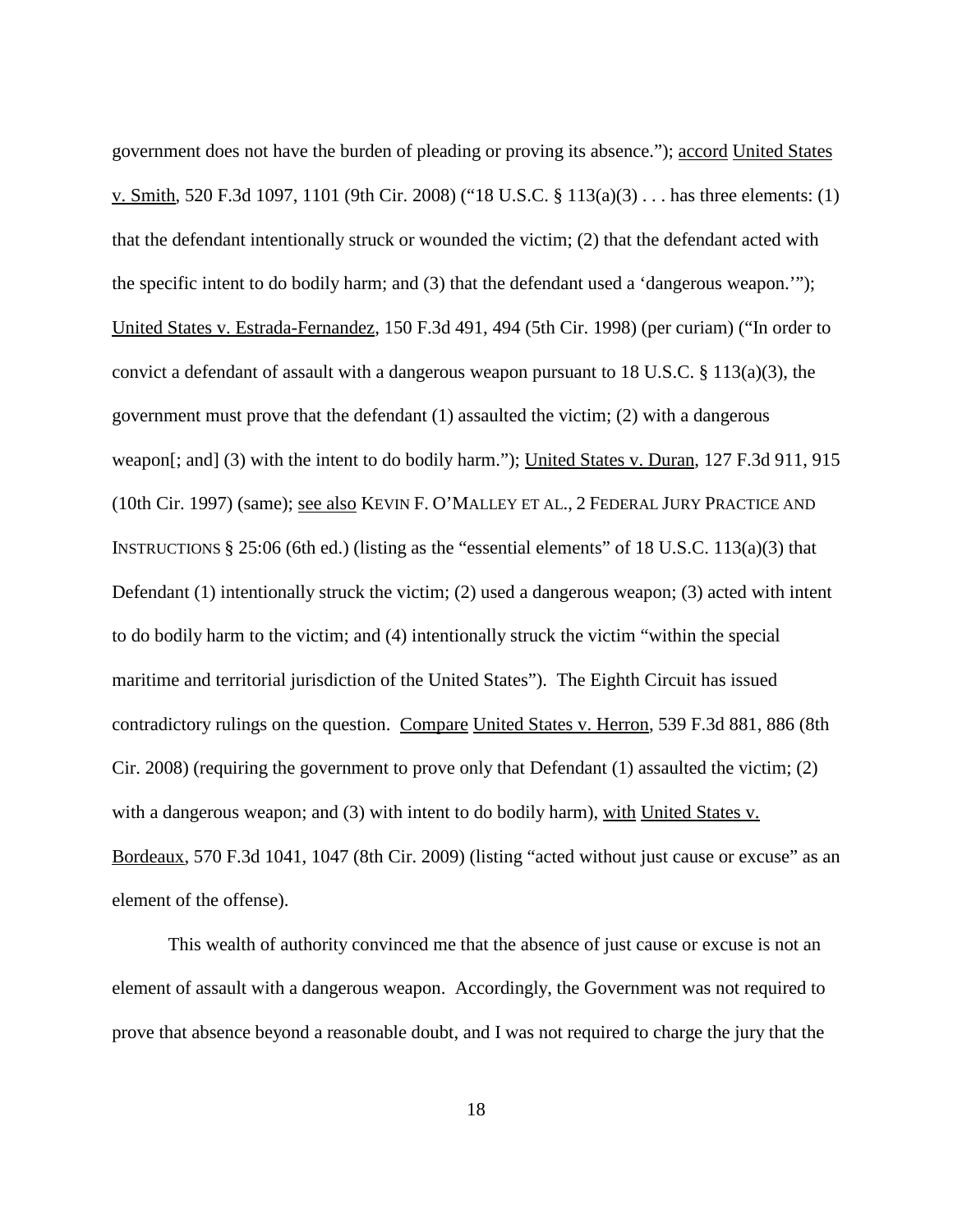Government had such a burden. See generally Guilbert, 692 F.2d at 1343; see also Ninth Circuit Model Criminal Jury Instruction 8.7, cmt. to18 U.S.C. § 113(a)(3) ("[T]he existence of 'just cause or excuse' is an affirmative defense, and the government does not have the burden of pleading or proving its absence.").

Defendant thus is not entitled to judgment of acquittal or a new trial on the basis of my jury charge.

### **CONCLUSION**

For these reasons, I conclude that Defendant received a fair trial. I will, accordingly, deny his Motion for Judgment of Acquittal and/or for a New Trial.

An appropriate Order follows.

**BY THE COURT.**

/s/ Paul S. Diamond

**\_\_\_\_\_\_\_\_\_\_\_\_\_\_\_\_\_ Paul S. Diamond, J.**